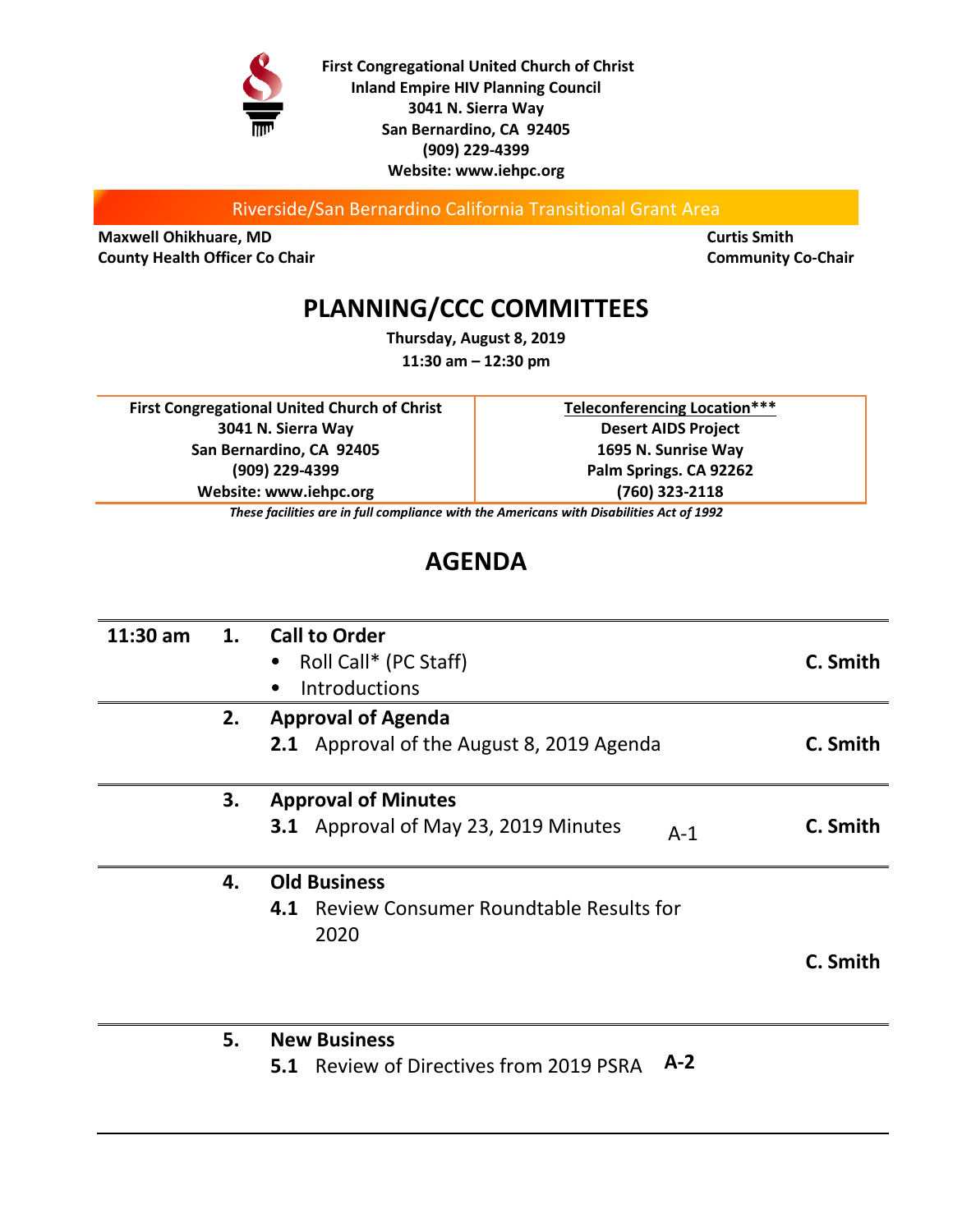|    | <b>First Congregational United Church of Christ</b><br><b>Inland Empire HIV Planning Council</b><br>3041 N. Sierra Way<br>San Bernardino, CA 92405<br>(909) 229-4399<br>Website: www.iehpc.org |                              |
|----|------------------------------------------------------------------------------------------------------------------------------------------------------------------------------------------------|------------------------------|
| 6. | <b>Public Comments</b>                                                                                                                                                                         |                              |
|    | 6.1                                                                                                                                                                                            |                              |
|    | 6.2                                                                                                                                                                                            | <b>Members of the Public</b> |
|    | 6.3                                                                                                                                                                                            |                              |
| 7. | <b>Member's Privilege</b>                                                                                                                                                                      |                              |
|    | 7.1                                                                                                                                                                                            |                              |
|    | 7.2                                                                                                                                                                                            | <b>PC Council Members</b>    |
|    | 7.3                                                                                                                                                                                            |                              |
| 8. | <b>Review Action Items</b>                                                                                                                                                                     |                              |
|    | <b>Staff Will:</b>                                                                                                                                                                             |                              |
|    | 8.1                                                                                                                                                                                            | <b>PC Staff</b>              |
|    | 8.2                                                                                                                                                                                            |                              |
|    | 8.3                                                                                                                                                                                            |                              |
| 9. | <b>Agenda Setting for Next Meeting</b>                                                                                                                                                         |                              |
|    | First Congregational United Church of Christ                                                                                                                                                   |                              |
|    | <b>Inland Empire HIV Planning</b>                                                                                                                                                              |                              |
|    | 3041 North Sierra Way<br>San Bernardino, CA 92405                                                                                                                                              |                              |
|    |                                                                                                                                                                                                |                              |
|    |                                                                                                                                                                                                |                              |

**2:00 pm 10. Adjourn C. Smith**

1. Public Comments: Any member of the public may address this meeting on items of interest that relate to the Ryan White CARE Act by completing a speaker slip to indicate their interest in addressing the Planning Council. A three-minute limitation will normally apply to each member of the public who wishes to comment, unless waived by the Chair.

2 The agenda item may consist of a discussion and a vote. Public comments can be made prior to each Planning Council vote.

\* Members must be present at both roll calls to receive credit for meeting attendance.

\*\* Attachment was not available at time of printing, but will be available at the meeting.

\*\*\* Teleconferencing will be disconnected if there are no participants on the line after 15 minutes.

Requests for special accommodations (e.g., language translation) must be received 72 hours prior to the date of the meeting. Contact PC Support at (909) 229-4399.

All meetings of the Planning Council and its committees are open to interested parties from the general public. Notices are posted in compliance with the california Brown Act. Information regarding Planning Council meetings, and/or minutes of meetings are public records and are available upon request from the Planning Council Support

Staff by calling (909) 693-0750 or by visiting the website http://www.iehpc.org.

Servicios en Espanol: Notificaci6n para servicios de interprete deben de someterse setenta y dos horas de anticipo. Por favor !lame (909) 229-4399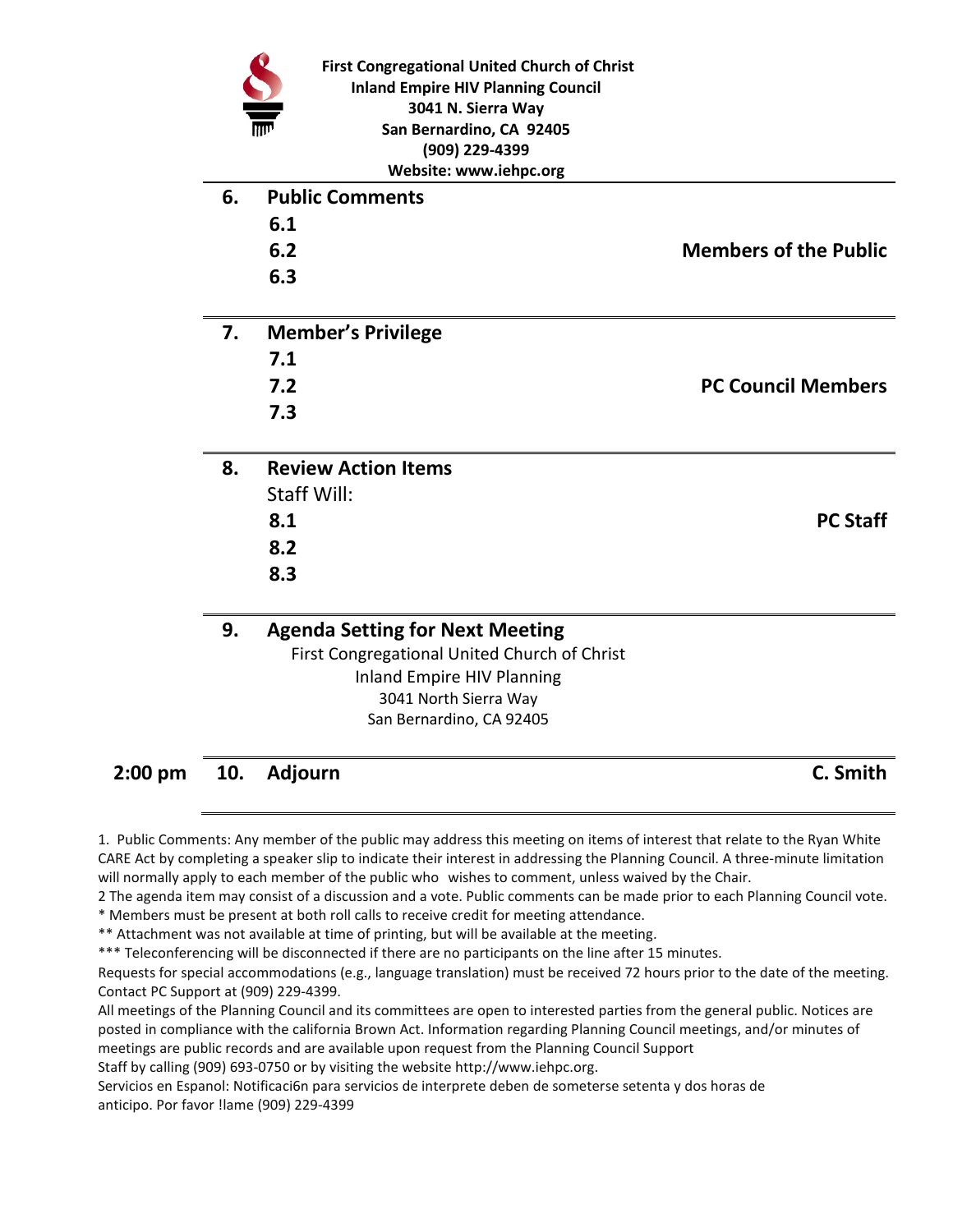

**First Congregational United Church of Christ Inland Empire HIV Planning Council 3041 N. Sierra Way San Bernardino, CA 92405 (909) 229-4399 Website: www.iehpc.org**

Riverside/San Bernardino California Transitional Grant Area

**Maxwell Ohikhuare, MD Curtis Smith County Health Officer Co Chair Community Co-Chair Community Co-Chair Community Co-Chair** 

## **PLANNING/CCC COMMITTEES**

**Thursday, May 23, 2019 11:30 am – 12:30 pm**

**First Congregational United Church of Christ 3041 N. Sierra Way San Bernardino, CA 92405 (909) 229-4399 Website: www.iehpc.org**

**Teleconferencing Location\*\*\* Desert AIDS Project 1695 N. Sunrise Way Palm Springs. CA 92262 (760) 323-2118**

*These facilities are in full compliance with the Americans with Disabilities Act of 1992*

#### **Attendees:**

| <b>Members</b>        | Z. Welden (Teleconferencing), C. Smith, N. Lustre |
|-----------------------|---------------------------------------------------|
| <b>PC Staff</b>       | B. Ramsey, R. Gonzalez, J. Jones                  |
| <b>County Counsel</b> | N/A                                               |
| <b>RWP</b>            |                                                   |
| <b>State</b>          | N/A                                               |
| <b>Public</b>         | Sign-In Sheet on File                             |

### **MINUTES**

| 1. |                     | <b>Call to Order</b>                                           | C. Smith |  |
|----|---------------------|----------------------------------------------------------------|----------|--|
|    |                     | <b>Roll Call (PC Staff)</b>                                    |          |  |
|    |                     | <b>Introductions</b>                                           |          |  |
| 2. |                     | <b>Approval of Agenda</b>                                      | C. Smith |  |
|    | 2.2                 | Motion made to approve May 23, 2019 Agenda<br>a.               |          |  |
|    |                     | M/S/C: N. Lustre / Z. Weldon / Carried<br>b.                   |          |  |
| 3. |                     | <b>Approval of Minutes</b>                                     | C. Smith |  |
|    | 3.1                 | Request for Motion to approval March 21, 2019 Minutes          |          |  |
|    | 3.2                 | Motion made to approve March 21, 2019 Minutes<br>a.            |          |  |
|    |                     | M/S/C: N. Lustre / Z. Weldon / Carried<br>b.                   |          |  |
| 4. | <b>Old Business</b> |                                                                | C. Smith |  |
|    | 4.1                 | <b>Review and Update Consumer Roundtable Process</b>           |          |  |
|    |                     | Discussion regarding the development, implementation and       |          |  |
|    |                     | results of the new process for the 2019 PSRA Consumer Caucus.  |          |  |
|    |                     | First Caucus held May 21 at FAP in Hesperia. No providers were |          |  |
|    |                     | allowed to attend. The Caucus was very successful relative to  |          |  |
|    |                     | attendance and participation. Attendees focused on needing     |          |  |
|    |                     | better transportation in the Region and the need for more      |          |  |
|    |                     | clinicians. These issues paired together causes major barriers |          |  |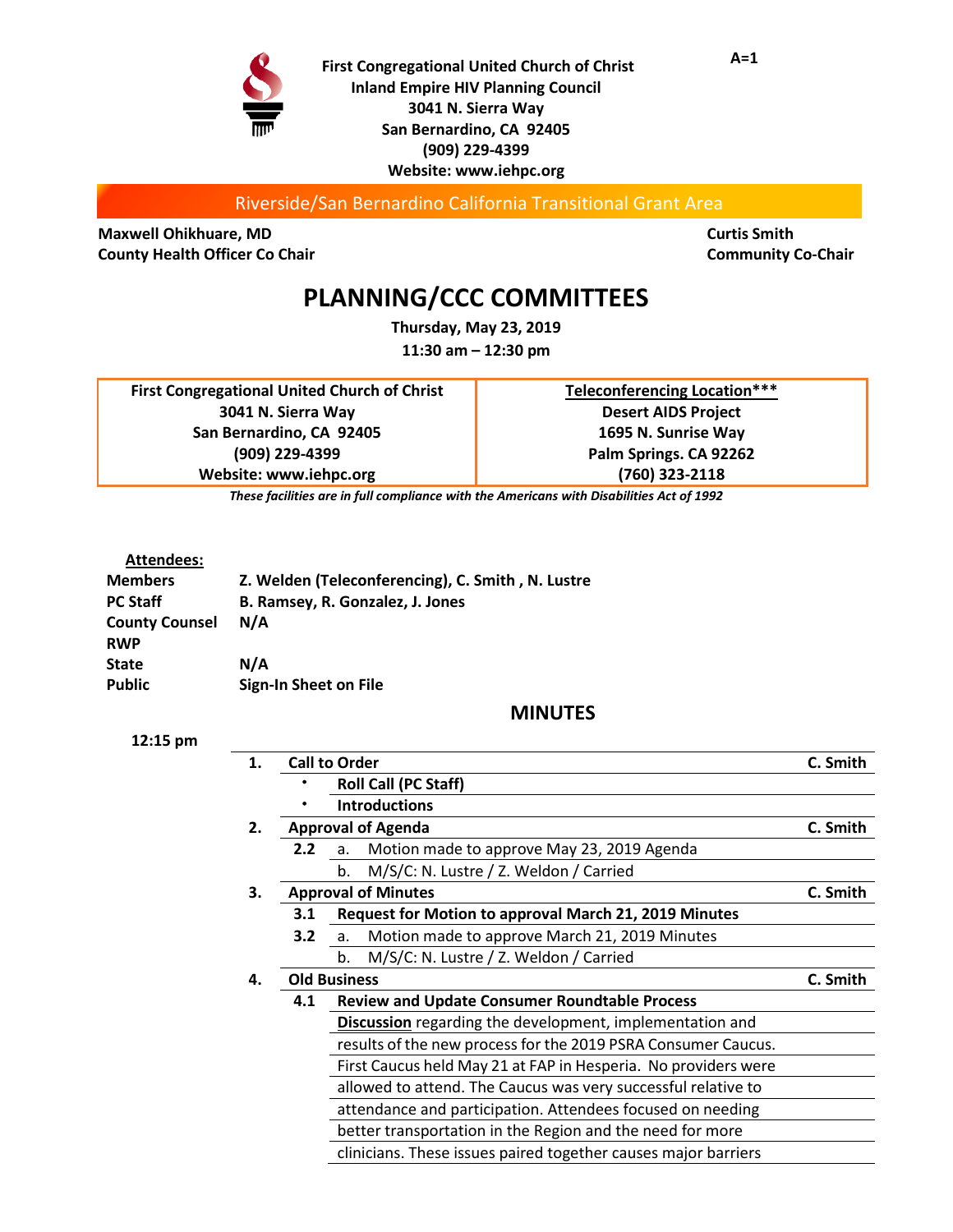

#### **First Congregational United Church of Christ**

**Inland Empire HIV Planning Council**

**3041 N. Sierra Way**

#### **San Bernardino, CA 92405**

**(909) 229-4399**

### **Website: www.iehpc.org**

for consumers to meet appointments. Lack of transportation

and having to travel to clinicians in the metro Riverside and

San Bernardino causes consumers to sometimes miss

important appointments. There was no agency bashing.

**5. New Business C. Smith**

- - **5.1 Getting to Zero Spotlight: Asian Pacific Islander Community**

**and HIV.**

**Discussion** regarding Asian Pacific Islander (API) HIV awareness

month and the Council's readiness to become a part of the

recognition. A major barrier to community involvement and

outside partnerships may be the stigma placed on HIV/AIDS.

Although statistics have indicated low numbers, the

community is approaching "threshold" language.

- **6. Public Comment Members of the Public** 
	- **6.10** None

| <b>Members Privilege</b> | <b>PC Members</b> |
|--------------------------|-------------------|

- **7.1** N. Lustre announced his marriage and invited Council members to attend.
- 

## **8. Review Action Items**

- **8.1 Staff Will:**
	- **i.** Continue to conduct Consumer Caucus groups
	- **ii.** Continue to build relationships with API community
	- **iii.** Continue to spotlight "Getting to Zero" as a reminder
		- to the Council of its role in assisting the TGA in "Getting
		- to Zero"
- **9. Agenda Setting for Next Meeting PC Members First Congregational United Church of Christ Inland Empire HIV Planning Council August 8, 2019 Location: TBA 10. Roll Call PC Staff 1:18 pm 11. Adjournment C. Smith**